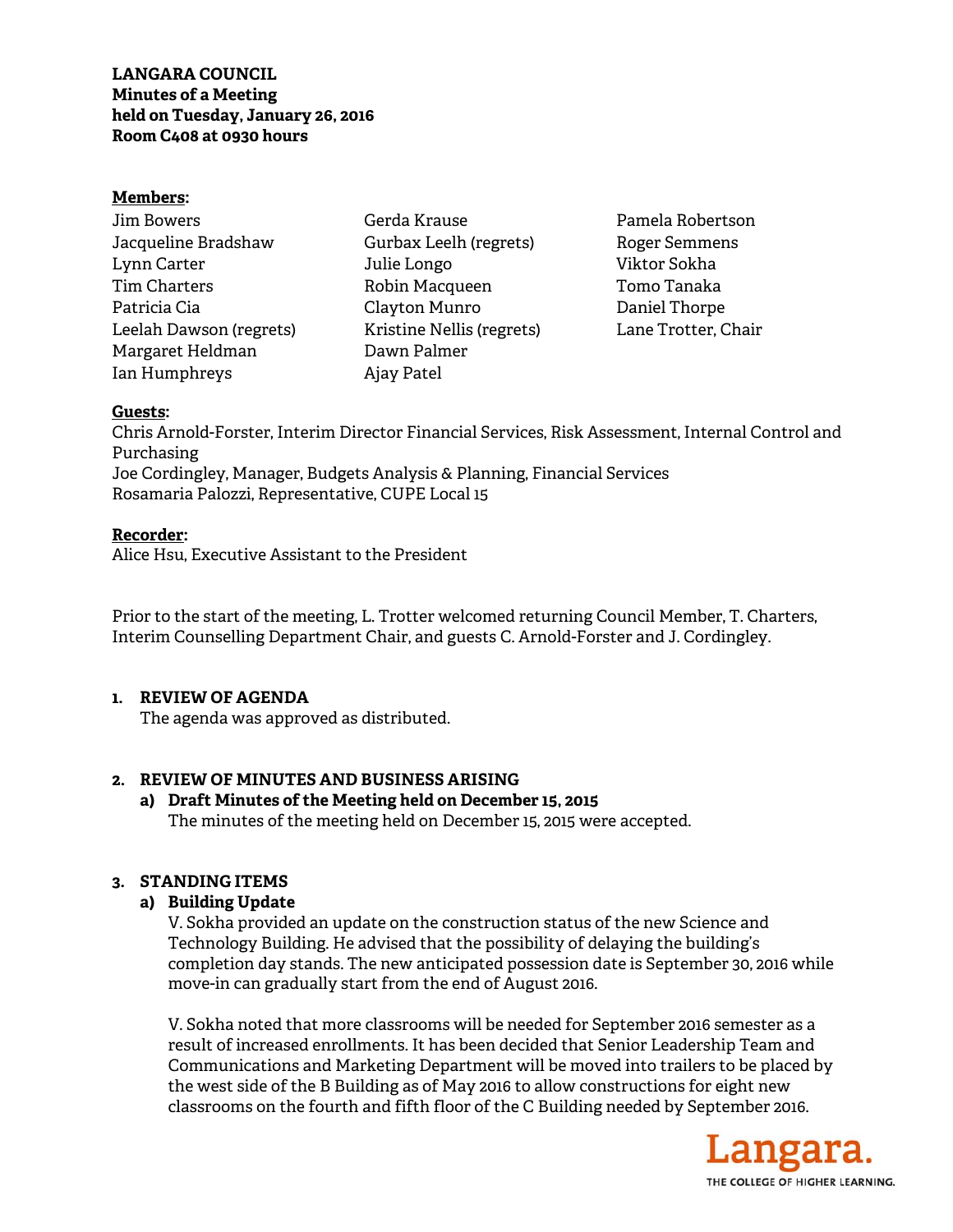V. Sokha further noted that the building is anticipated to be in full operation in January 2017. This new schedule will allow more move-in time and, as a result, save money on the move-in associated cost.

In response to a question, V. Sokha advised that the final building completion date should be confirmed within about a month. Once it is confirmed, W. Lannard will communicate with affected departments about their move-in schedule.

In response to a question, V. Sokha advised that the project still remains on budget.

## **b) IT Update**

I. Humphreys advised that, as part of the Essential Systems Stabilization and Security Enhancements (ESSSE) project, IT had scheduled to shift myLangara portal to new software on February 6, 2016. Due to some large log files recorded in the system, some errors occurred during the process and caused intermittent system outages in the past few days. IT had been working around the clock to resolve the issues and keep the system running.

In response to a question about the plan for the IT system in the new Science and Technology Building, I. Humphreys advised that the timing for IT installations will depend on the possession date of the building. IT has done the necessary planning and will be able to set dates accordingly once the possession date is confirmed.

In response to questions about the IT system failure resulted from the power outage occurred at the end of December 2015, I. Humphreys advised that it was caused by wrong configurations done by the provider of a second backup generator that was connected to our backup generator. All systems were brought back online after recharging our Uninterruptible Power Supply (UPS) systems. Many staff in IT, Registrar's Office, and Communications and Marketing department were brought in to help during the system downtime and brought the system back online.

[R. Palozzi joined the meeting in the absence of K. Nellis]

## **4. CURRICULUM ITEMS**

## **a) Education Council Meeting held on November 17, 2015**

G. Krause referred to the summary report of the Education Council meeting held on November 17, 2015 and noted that the November Education Council meeting was the deadline for any changes to the summer calendar. She highlighted the following:

- New Program- Caribbean Field School was approved at the meeting.
- Web and Mobile App Design and Development Post-Degree Diploma created new courses for its third term.
- Based on the way Co-op FTEs are reported to the Central Data Warehouse, a number of courses using the course code "COOP" needed to be renamed. The new code is EXPE (Experiential Education).

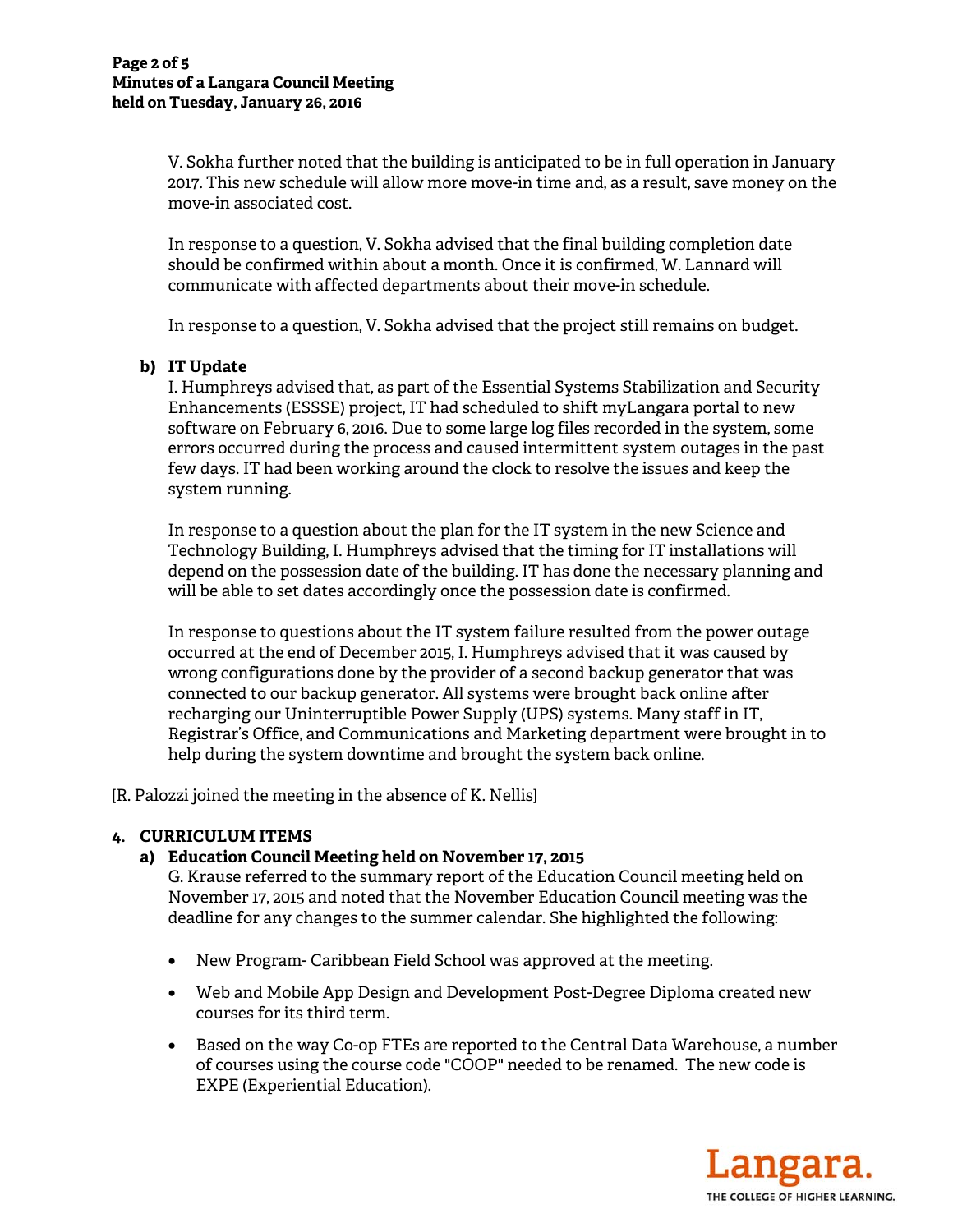- Following Education Council meeting held in October 2015, further work had been done for Policy E3001: Langara Scholarship Policy and E3002: Bursary policy and the changes were approved at the November 2015 meeting.
- Photography Program had completed its program review process and is the first program completed such process.
- Chief Information Officer J. Madan gave a presentation on Email Migration to the Education Council.
- Academic Deans presented a new program development process.

#### **b) Education Council Meeting held on December 15, 2015**

G. Krause referred to the summary report of the Education Council meeting held on December 15, 2015 and highlighted the following:

- Kinesiology program created two new courses- KINS 2370 Data Acquisition and Signal Processing and KINS 3373 Research Methods that will be offered starting from Fall 2016 and will be transferrable to UBC's Kinesiology program.
- Policy F1001: Credentials was brought back to the Education Council for information as some regulations had been changed.
- Policy E2011 was renamed from "Withdrawal from Courses" to "Withdrawal from Courses and Deferred Standing".
- Policy E2007, formerly titled Couse Credit: Special Consideration, is now called Aegrotat Grade and more align with other institutions.
- Continuing Studies created four new programs including Animal Control Basic Training Certificate.
- To be eligible for the student loan, Continuing Studies Diploma in Registered Massage Therapy, formerly a certificate program, was brought to the Education Council for approval.

 The Education Council summary reports for November 17, 2015 and December 15, 2015 were received for information.

#### **5. FOR INFORMATION**

## **a) Proposal for Regalia Rental – Fee Change**

C. Munro referred to the proposal attached to the agenda and advised that the proposal was to build in an incentive to encourage students to submit their request for regalia by the required deadline. This proposal has been shared with Langara Students' Union (LSU).

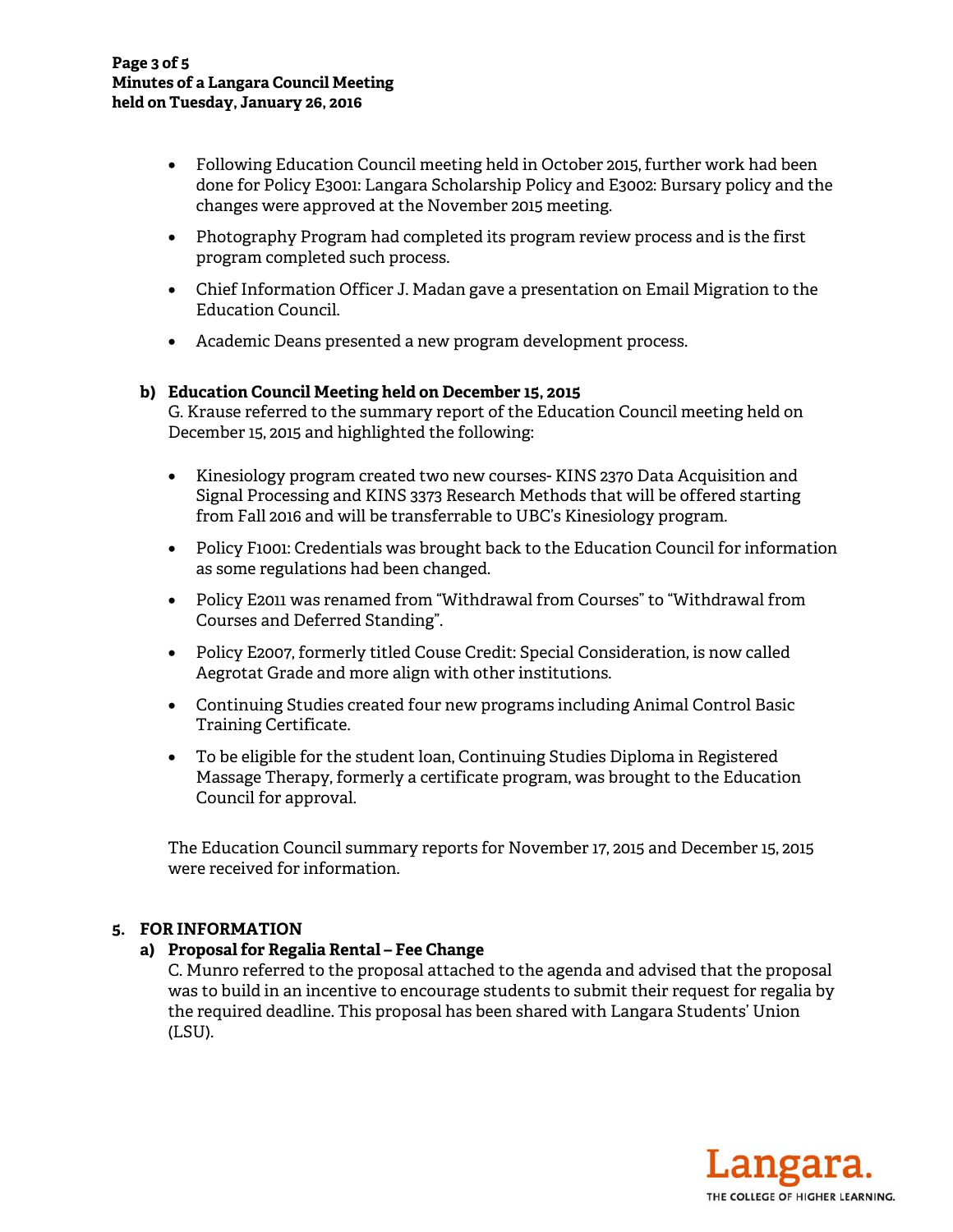It was moved by C. Munro, seconded by A. Patel,

#### **THAT, the Langara Council recommends the fee change for regalia rental to the President.**

#### **Carried Unanimously.**

# **b) Budget Update**

V. Sokha advised that the budget process was delayed this year as a result of many changes happening at the College. A call for proposals for operating budget enhancement for 2016/17 went out on January 14, 2016 with a submission deadline on February 5, 2016. All proposals will be reviewed while only selected proposals based on College priorities and contributions to the College's Strategic Plan and Academic Plan and up to \$1 million in total will be funded. The budget will be complete after this process and the final budget will be presented to the Langara Council in March 2016.

V. Sokha noted that there will be no increased funding from the government except the funding related to the Economic Stability Mandate. Although the prediction shows the College's budget is in a healthy position at this time, the College should be prudent in its spending because the government grant is at around 37% of our revenue and we will need to rely more and more on our internal resources to generate more fund.

Discussions ensued and members' questions were answered.

## **c) President's Report**

L. Trotter referred to the President's Report attached to the agenda and highlighted the following:

- The Langara Faculty Association (LFA) President's Bar and Dinner was held on December 11th in 2015. L. Trotter thanked L. Carter and her colleagues for providing this annual opportunity allowing faculty, staff, administrators, and external communities to social and reconnect.
- The Musqueam First Nation officially bestowed a Musqueam name snəweyəł leləm (pronounced sno-WAY-ith LAY-lum) on Langara College on January 11, 2016 and it means "house of teachings" in the Musqueam language. Communications & Marketing team is working on how best to incorporate the new name into our brand identity. More work will be done and the College will be meeting with the Musqueam more to continue building on the relationship. L. Trotter thanked Musqueam for their goodwill, and Chief W. Sparrow, Elder S. Pointe, Elder-in-Residence and former Chief of the Musqueam Nation G. Sparrow, L. Railton, C. Munro, L. Fisher, J. Wilson, and all those who have been involved and helped achieve this milestone.

L. Trotter also advised that G. Sparrow recently worked with Chief Sparrow and a Musqueam artist D. Sparrow who had integrated the design from Musqueam into the presidential regalia for convocation.

In response to questions and comments around seats and scholarships dedicated to Musqueam students, C. Munro advised that currently there are Musqueam students taking the advantage of the Aboriginal Transfer Program, and the College will have